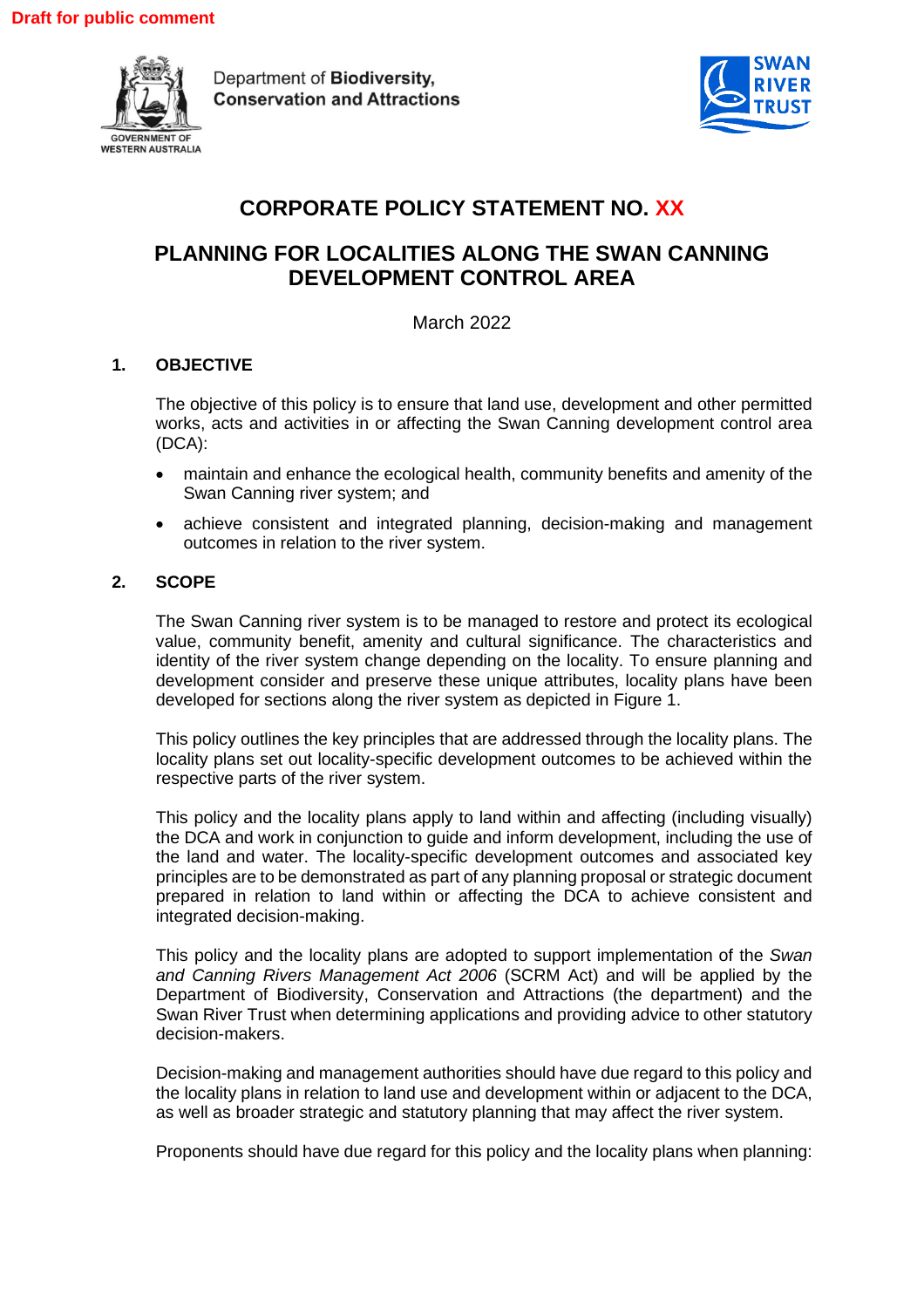- land use changes or preparing applications for subdivision and development that are in and around the DCA or that may affect the DCA; and
- applications for works, acts and activities within the DCA.

In this policy, the Swan Canning river system means the Swan, Canning, Helena, Southern and Avon (to Moondyne Brook) rivers and includes the adjacent and nearby land areas within the DCA.

## **3. CONTEXT**

The Swan and Canning rivers and adjacent foreshores are the centrepiece of the Perth metropolitan region. The rivers and their foreshores have significant ecological value and perform an important floodplain function. They are an important landscape feature of scenic quality, hold cultural and heritage significance to Whadjuk Noongar and other peoples and are a focus for tourism and recreation activities for residents and visitors to Perth.

The river system is subject to increasing pressures from development on the waterways, within the DCA and in the Swan Canning catchment area. There is a need to ensure development within and adjacent to the rivers aligns with the strong community desire to conserve and enhance the riverine environment, protect its amenity, and maintain and improve public access for a range of tourism and recreation activities.

Planning and management of such a regionally significant area should be made in the context of achieving consistent and integrated outcomes in relation to maintaining and improving the values of the river system and the visitor experience.

This policy and the locality plans support draft State Planning Policy 2.9 Planning for Water established under the *Planning and Development Act 2005* (P&D Act) and assist in implementing the Swan Canning River Protection Strategy. They are to be applied with the department's other Corporate policies and guidelines.

For policy measures that apply to all Western Australian waterways and additional measures and guidelines that apply to the Swan Canning river system, refer to draft State Planning Policy 2.9 Planning for Water and its associated guideline.

## **4. LEGISLATION**

The State Government has recognised the importance of the river system by legislating specifically for its planning, protection and management through the SCRM Act. The SCRM Act establishes the Swan Canning catchment area, DCA, Riverpark and River reserve, and creates a governance, regulatory and approvals process for land use planning decision-making relating to the river system.

The department, Swan River Trust, Western Australian Planning Commission (WAPC) and State and local governments are responsible for the effective planning and management of land use and development within, abutting and affecting the waters within the DCA, at all stages of the planning process.

Under section 70 of the SCRM Act all development in the DCA is subject to approval and control. The term 'development' includes: physical development; any material change of use of land or waters; and any act or activities defined as development under the Swan and Canning Rivers Management Regulations 2007 (SCRM Regulations).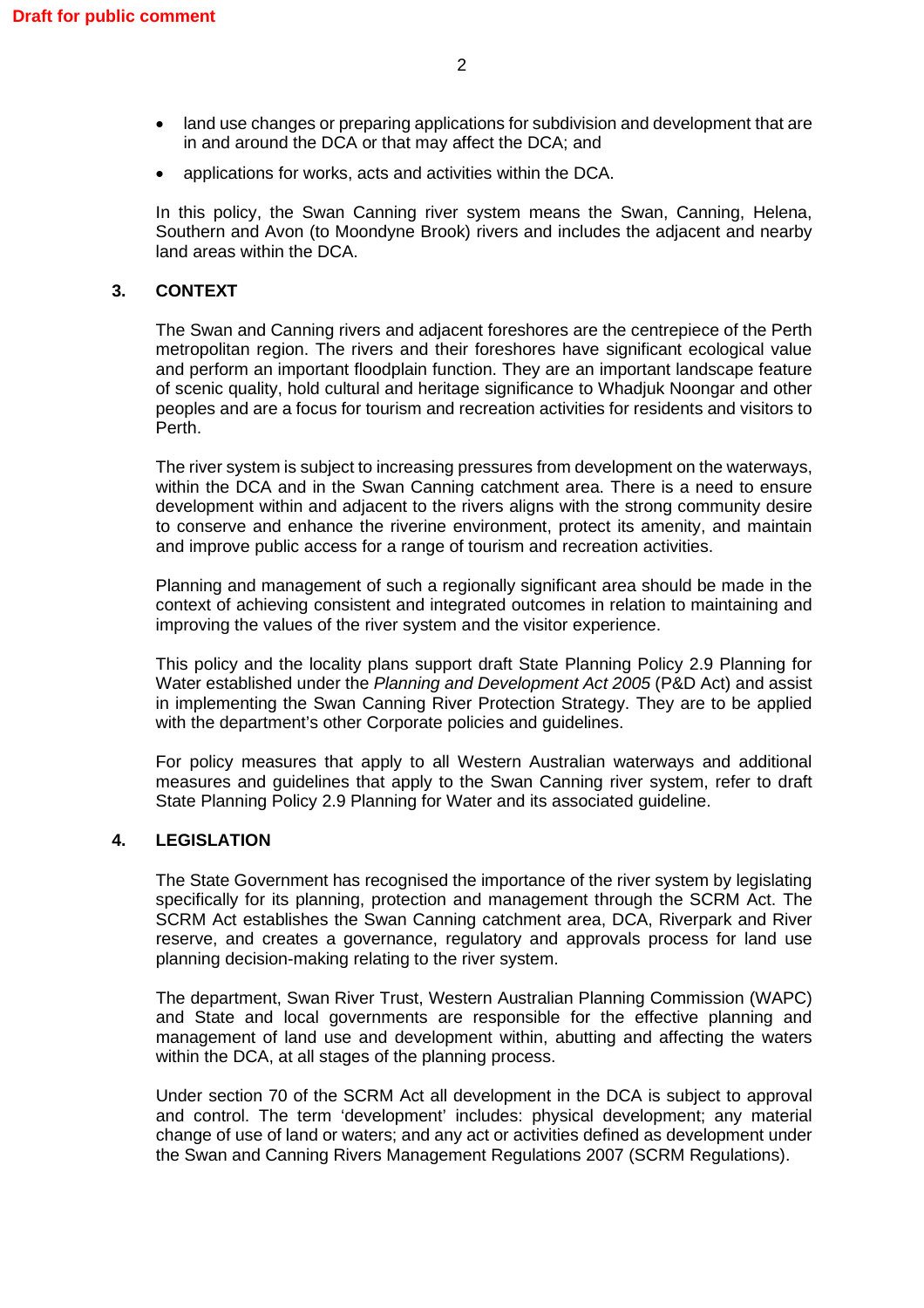In undertaking its statutory planning role, the department typically assesses and provides advice and recommendations to the Minister for Environment regarding development in the DCA. The CEO of the department is authorised to approve certain classes of development in the DCA under section 85. The CEO is also responsible for approving other works, acts and activities declared not to constitute development or controlled for Riverpark and DCA protection by the SCRM Regulations, through a permit.

In performing its statutory planning functions, the department and the Swan River Trust also provides advice and recommendations to the WAPC, other State agencies, and local governments on a range of land use, subdivision and development proposals adjoining and affecting the DCA. These proposals are subject to control under Clause 30A of the Metropolitan Region Scheme (MRS), the P&D Act and other State legislation.

## **5. POLICY**

The key development principles for the river system and locality plans are:

## **SOCIAL BENEFITS**

## **Maintaining the river system and its setting as a community resource**

5.1 The river system is recognised as a public resource that should be available to the whole community in perpetuity. The public's ongoing use and enjoyment of the river system is a fundamental consideration when assessing development and land use proposals that affect the river system and respective localities. Development within the DCA is to enhance the river experience, be pertinent to the river, and demonstrate a benefit to the wider community. Continuous improvements should also be made to existing development and land uses, including through strategic planning.

## **Securing public access to the river system**

5.2 Public access to the waterways and foreshores should be provided for public enjoyment while protecting the river system and encouraging environmental stewardship. The location and design of accessways along the foreshores should respond to the terrain, ecological values, cultural and heritage values, and the amenity of the site and connect recreation nodes and link natural spaces. Access to the waterway should additionally be assessed in relation to safety, functional need and carrying capacity of the river system and respective locality.

## **Maintaining a sense of place**

5.3 The spaces across the river system should retain their distinctive character and be reflected in the development interface to further achieve a cohesive sense of place. The distinctive river landscape and features may be detailed in the locality plans or Swan River System Landscape Description. Promote community connection to the river system by continuing design and character themes into adjacent activity centres. The essential qualities which give each locality in the river system its unique and distinctive sense of place should be protected and enhanced.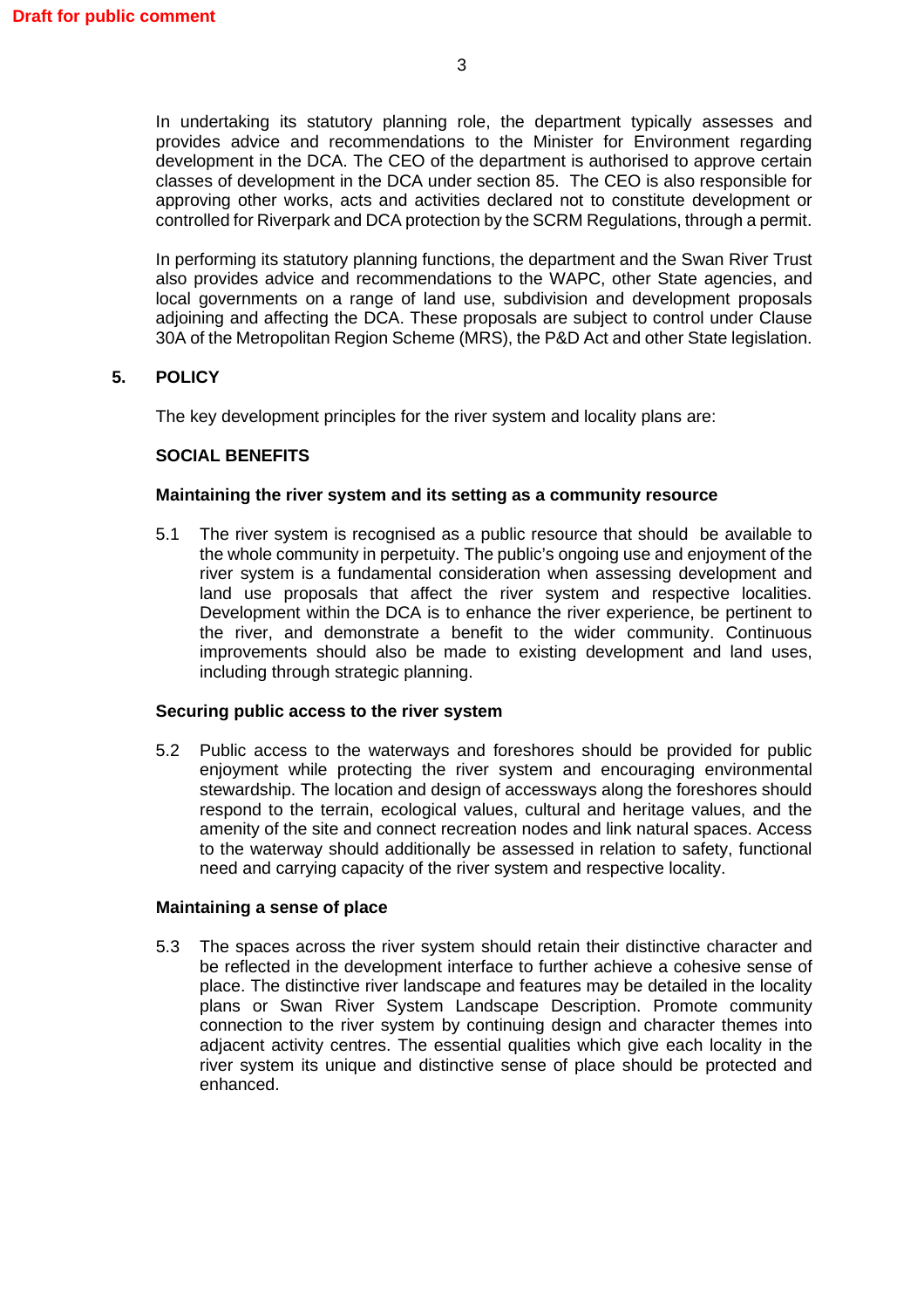### **Providing opportunities for water transport**

5.4 Potential water transport networks for commercial and public use must be recognised and taken into account in planning future land use and development within and adjacent to the river system. Proposed high-density areas or a significant public attraction may be required to provide a low-impact community jetty to facilitate water transport. Low-wash/wake ferries should be used that do not compromise riverbank stability or damage built infrastructure, impact the ecology of the area, or cause a nuisance to other river users. Lower-carbon transport options are encouraged. Water transport may not always be practical or ecologically appropriate.

## **ENVIRONMENTAL VALUES**

#### **Increasing climate resilience**

5.5 Sea level rise and other variables associated with climate change, such as extreme weather events and storm surges, will affect the river foreshore and associated infrastructure. It is important to adapt current foreshore use, infrastructure and management to allow for the river system's natural 'flood retreat cycle' to occur. Unless located within urban nodes, such as Elizabeth Quay, which have been designed to minimise risk of inundation, development around the foreshore should be designed to accommodate inundation. More broadly, existing trees should be incorporated into subdivision and development plans to combat the urban heat island effect.

## **Protecting the natural environment**

5.6 The river system, its waters and floodplain, sustaining vegetation, habitats and ecological values should be respected as a dynamic natural system and land use and development be responsive to these aspects and minimise impacts.

## **Protecting fringing vegetation**

5.7 Vegetation that fringes the waterway serves an important environmental, stabilisation, biological, and amenity function adding value to the river system landscape for water-dependent ecosystems, wildlife and people. There is a general presumption against the clearing of foreshore vegetation unless there is a demonstrated problem such as weed invasion. Foreshore vegetation should also not be altered due to the encroachment of or to facilitate development. Areas of native vegetation associated with the river system (including the floodplain) should be protected to ensure that the river landscape and its values are maintained in perpetuity.

## **Creating and maintaining foreshore reserves**

5.8 Foreshore reserves should be set aside for recreation and conservation as they are fundamental to the access, function, and management of the river system. This is a priority for the department and Swan River Trust. Foreshore reserves protect plant and animal communities and landforms, which form an integral part of the estuarine ecosystem and landscape. Foreshore reserves also allow for natural flood processes and provide a physical buffer between private land and the waterway and a place for human interaction and enjoyment.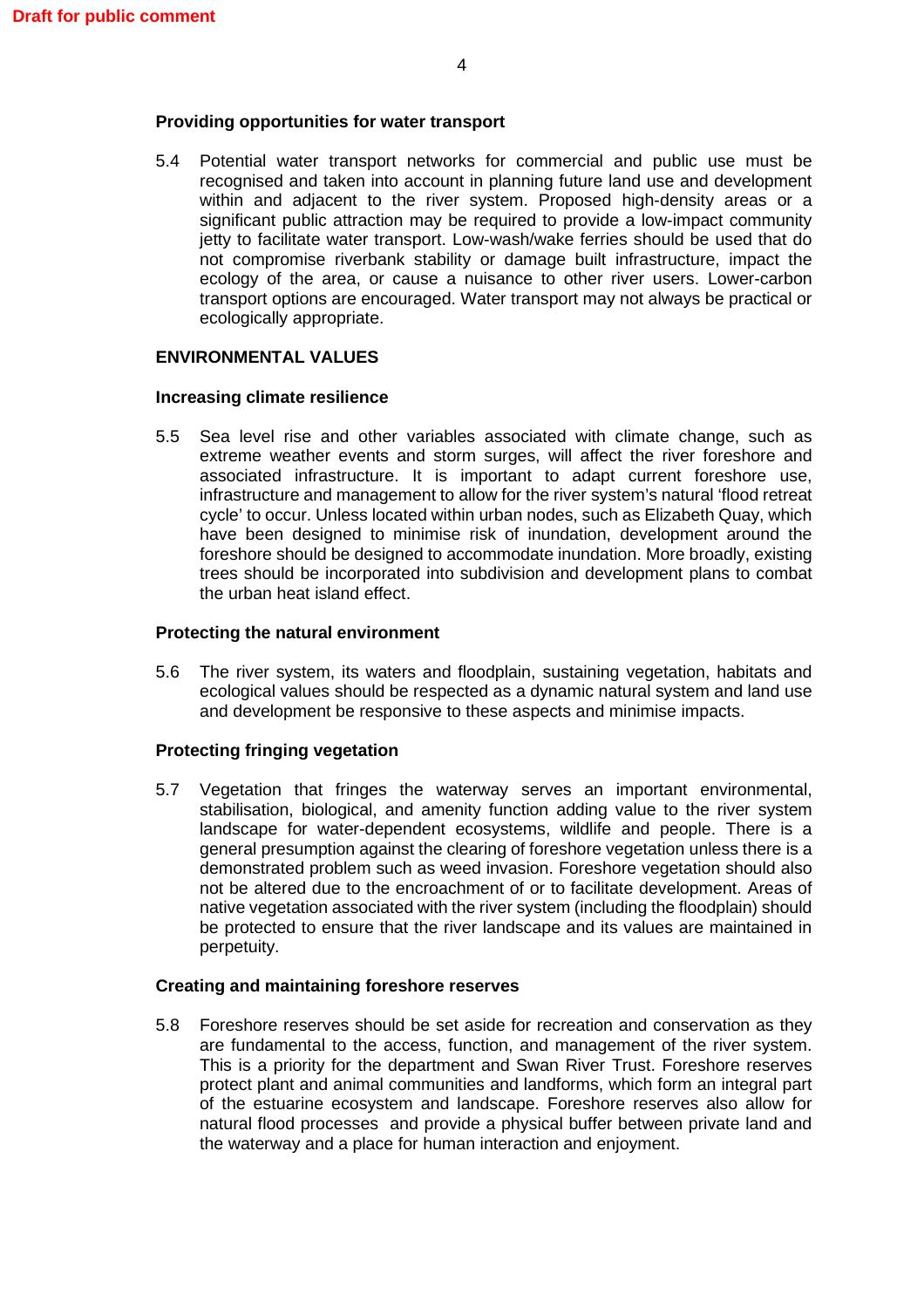## **Minimising dredging and channel disturbance**

5.9 Dredging and disturbing the waterway channels for the purpose of development is to be avoided. However, dredging for ecological purposes, such as the reestablishment of river pools, and to maintain existing navigational channels and public boating facilities may be acceptable where adverse environmental impacts on the health of the river system are minimised and managed. Site conditions and potential secondary impacts, such as altered erosion and deposition patterns, should be understood. Filling/reclamation of the waterway channels and floodways, including temporary filling, it to be prevented.

#### **Implementing responsible drainage management practices**

5.10 The river system will always be the natural discharge point for overland drainage. With increasing urban pressures, drainage to the river system should be monitored and managed to avoid adverse impacts on water quality, the river environment and associated foreshores. Drainage systems should be designed in a manner that will enhance the environmental quality of the river system through the use of improved catchment management, sediment traps, nutrient interceptors and the reintroduction of natural habitats to act as buffers on river edges.

#### **Applying appropriate water management practices**

5.11 A water-sensitive design approach to urbanisation is to be applied around the river system addressing water sustainability, resilience and environmental protection. The urban water cycle is to be integrated with the built environment and natural landscape, providing multiple benefits to the river system. Improved water quality and wastewater management, amenity considerations, wetland buffers and natural vegetation retention are practices that should be adopted as a priority.

#### **Rehabilitating the river system**

5.12 Rehabilitation of the river system, including associated wetlands, floodplains, saltmarshes, and fringing vegetation is fundamental to protecting its values. It is important to maintain and progressively restore river function, the landscape, river habitat and water quality, and generally improve degraded areas of the river system. This applies to both the aquatic and terrestrial river environments.

## **CULTURAL AND NATURAL HERITAGE**

## **Conserving the cultural and natural heritage of the river system and its setting**

5.13 The river system has intrinsic value due to its natural attributes and spiritual and cultural significance. The present generation has a responsibility to ensure that the natural heritage of the river system is maintained or enhanced for the benefit of future generations. Culturally, the river system is important to Aboriginal and other peoples as images, knowledge and artefacts inherited from the past help explain where we came from as a society and guide us in respect to future engagement and management of the Derbal Yaragan (Swan River) and Dyarlgarro Beelier (Canning River). Both rivers are Registered Sites protected under the *Aboriginal Cultural Heritage Act 2021* and it is recognised that the Whadjuk Noongar culture is a vibrant living culture sustained through continuing cultural practice and ongoing access to country. Features and landscapes of cultural and natural heritage value are to be protected through the development assessment process and management of the river system. Additionally, the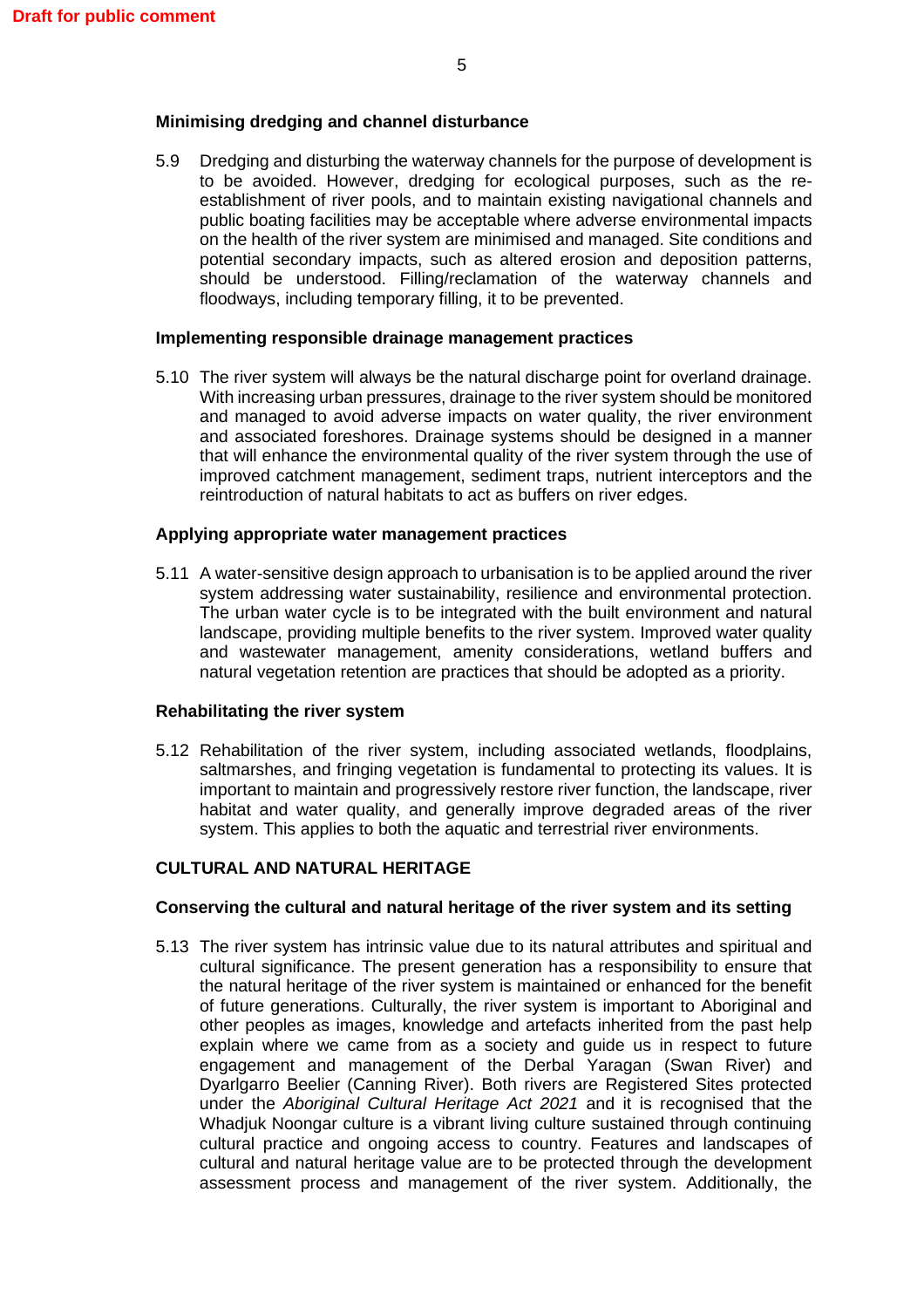traditional owners' knowledge of the river system and connection to country must be recognised.

## **DESIGN AND DEVELOPMENT**

## **Promoting sensitive design and built form to complement the river landscape**

- 5.14 Development on and adjacent to the river system should maintain and enhance the quality of the river environment. The built form should derive design inspiration from the river system landscape and be consciously planned and constructed to "add value" to the rivers and their settings. The principles for design and built form are to be structured around the following:
	- Bulk, form and scale height, form and bulk as well as siting and setback are all critical aspects of building scale. The appropriate form and scale of development vary depending on the location within the river system landscape. Massing and height of development should balance with and be in proportion to the surrounding setting and provide good amenity for people at ground level.
	- Materials an attractive and aesthetically pleasing landscape is generally attributed to the use of building and landscaping materials that harmonise with the broader setting in which they are located. Contrasting materials and elements can be introduced to emphasize design. The selection and use of external finishes and material should generally be based on materials and hues naturally occurring or predominately used in the locality. Unity in the river landscape is more attainable using materials found naturally or historically in the locality.
	- Design built form and urban design should be responsive to the surrounding setting. Design inspiration may be drawn from the social, cultural, physical and historical setting of the river system. Development is to be designed to positively contribute to the quality and character of the setting and facilitate a sense of place for all users.

## **Creating linkages and greenways**

- 5.15 Linkages and greenways should form an integrated system of regional parks, conservation areas, recreation nodes and public open spaces around the river system. The rivers are a linear landscape feature with functional linkages (e.g. tributaries, creeks, drains) that connect back through the urban and rural landscape to headwaters, springs and wetlands, and to other landscape features such as the Darling Scarp, remnant bushland, and regional parks. Linkages are important:
	- Biologically providing important wildlife habitat and connections between habitats. Wildlife corridors and linkages and the movement of wildlife are essential components of maintaining biological (plant and animal) and ecological processes and the biodiversity of the river system;
	- Functionally  $-$  providing for recreational space and movement by the public (pedestrians, cyclists, recreation nodes) and for natural water flows and drainage; and
	- Conceptually connecting known "destinations" evoke the community's recognition or "sense of place" of the river system landscape.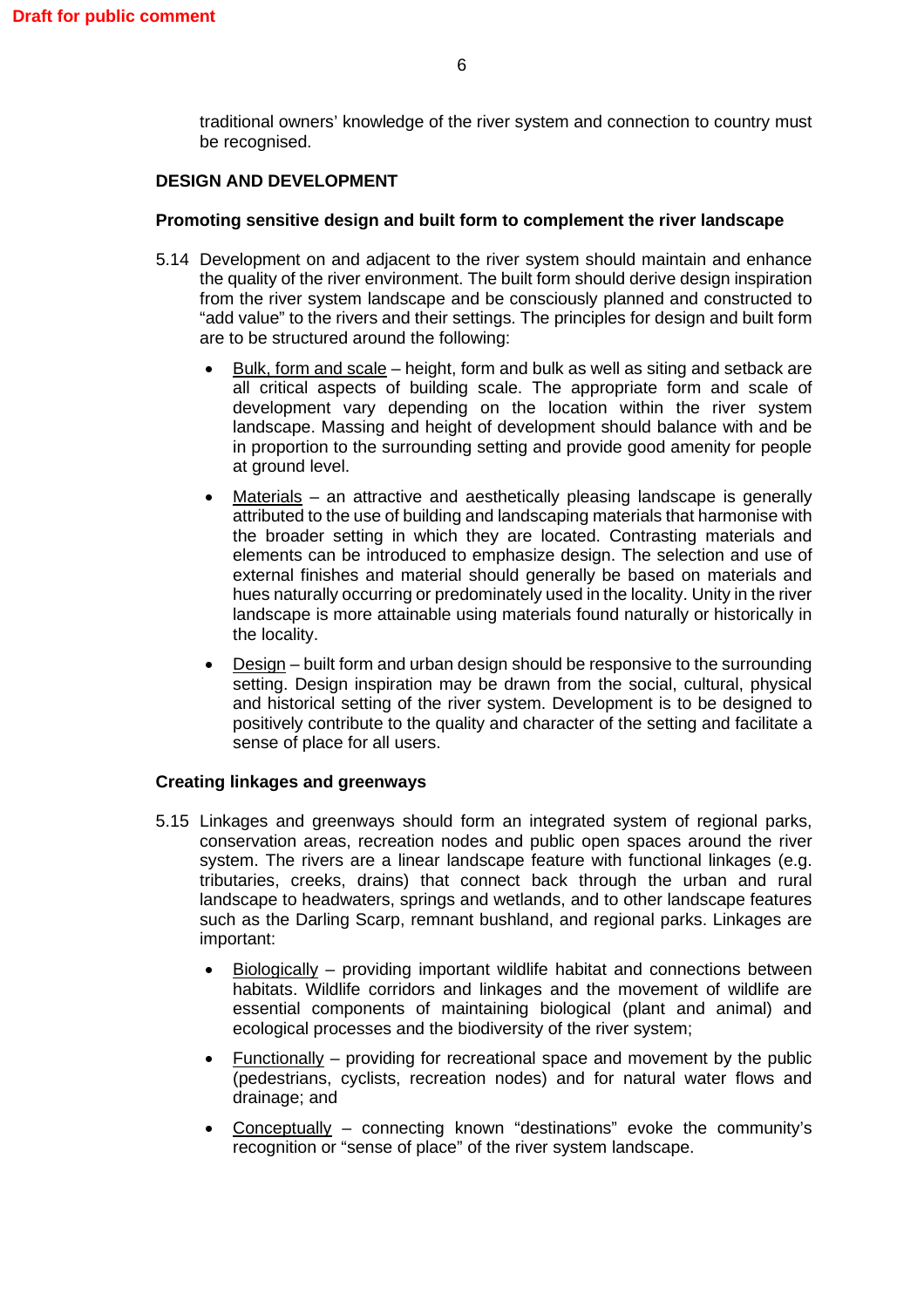5.16 Planning and development should contribute to the increased provision of a continuous foreshore reserve along the waterways to improve public access and provide connections between the ecological communities within the foreshore. In the first instance, the department and the Swan River Trust support the WAPC in acquiring land reserved under the Metropolitan Region Scheme as Parks and Recreation.

## **Activating the foreshores**

- 5.17 The foreshores provide a network of connected activity nodes, a diversity of uses and experiences and opportunities to encourage active transport. Decisions relating to activation of the foreshores should consider the following:
	- $Purpose the establishment of activity nodes occurs in a coordinated$ strategic manner with the management and use of the foreshore between activity nodes prioritizing passive recreation, environmental conservation and nature-based activities.
	- Design for context development responds and adapts to environmental drivers, minimises foreshore impact and is undertaken in a coordinated manner. Development within nodes should intrinsically relate to the waterside setting and role of the node.
	- Scale the cumulative impact of development within nodes is managed and may limit future intensification.

## **Locality Plans**

- 5.18 The development outcomes contained within adopted locality plans are applicable in the respective part of the river system. The following locality plans should be read in conjunction with this policy:
	- 1. Draft Blackwall Reach *Jenalup* Locality Plan
	- 2. Draft Melville Water *Dootanboro* Locality Plan
	- 3. Perth Water *Buneenboro* Locality Plan
	- 4. Draft Lower Swan Locality Plan
	- 5. Draft Middle Swan Locality Plan
	- 6. Draft Upper Swan Locality Plan
	- 7. Draft Helena River *Mandoon* Locality Plan
	- 8. Draft Lower Canning *Booragoon* Locality Plan
	- 9. Draft Upper Canning *Dyarlgarro* Locality Plan
	- 10. Draft Southern River Locality Plan

## **6. POLICY IMPLEMENTATION STRATEGIES**

To implement this policy the department will:

## **Swan River Trust**

- 6.1 Consult with the Swan River Trust when assessing proposals under Part 5 of the SCRM Act and preparing strategic documents and corporate policies and guidelines.
- 6.2 Implement delegated powers from the Swan River Trust under the MRS.
- 6.3 Keep the Swan River Trust informed of development, including permitted works, acts and activities approved within the DCA.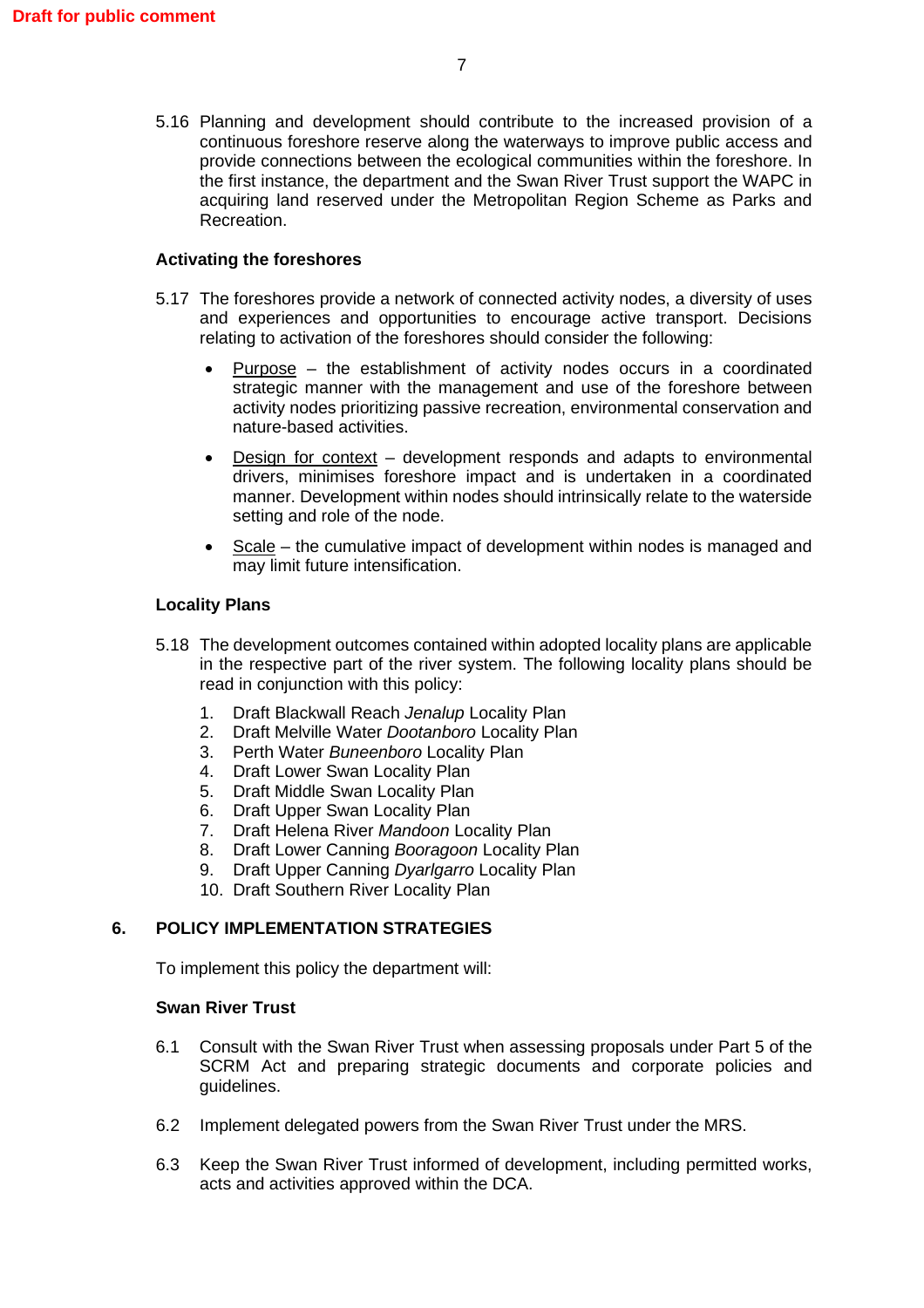## **Planning authorities (WAPC, other State agencies, and local governments)**

6.4 Regularly consult with relevant planning authorities when providing advice on planning proposals and assessing development and other permitted works, acts and activities in and around the DCA.

## **Referral agencies**

6.5 Ensure there is a clear understanding of the role of referral agencies, how their advice will be considered in assessing proposals and 'clearing' conditions of approval.

## **Assessment of proposals**

- 6.6 Have due regard to the contextual information provided in the *Swan River System Landscape Description* (Swan River Trust, 1997).
- 6.7 Seek appropriate advice when assessing proposals. Advice may be sought from planning authorities, referral agencies, contractors, consultants, or other stakeholders and from the department's specialist branches and regional locations. Where expertise is available from within the department it will be utilised prior to seeking advice from external parties.
- 6.8 Ensure relevant staff, contractors and consultants have the necessary qualifications, skills and expertise when assessing planning and development proposals.
- 6.9 Maintain records of discussions, advice and decisions when undertaking the department's statutory planning roles with respect to the SCRM Act in accordance with the *State Records Act 2000.*

## **7. CUSTODIAN**

Executive Director, Conservation and Ecosystem Management.

## **8. PUBLICATION**

This policy will be made available on the department's website and intranet.

## **9. KEY WORDS**

Swan, Canning, river, Blackwall Reach, Helena River, Lower Canning, Lower Swan, Melville Water, Middle Swan, Perth Water, Southern River, Upper Canning, Upper Swan, development control area, conservation, development, foreshore, land use, localities, Metropolitan Region Scheme, planning policy, plans, precinct.

## **10. REVIEW**

Further reviews will be at the discretion of the Director General, with a review undertaken after five years from the date it is signed.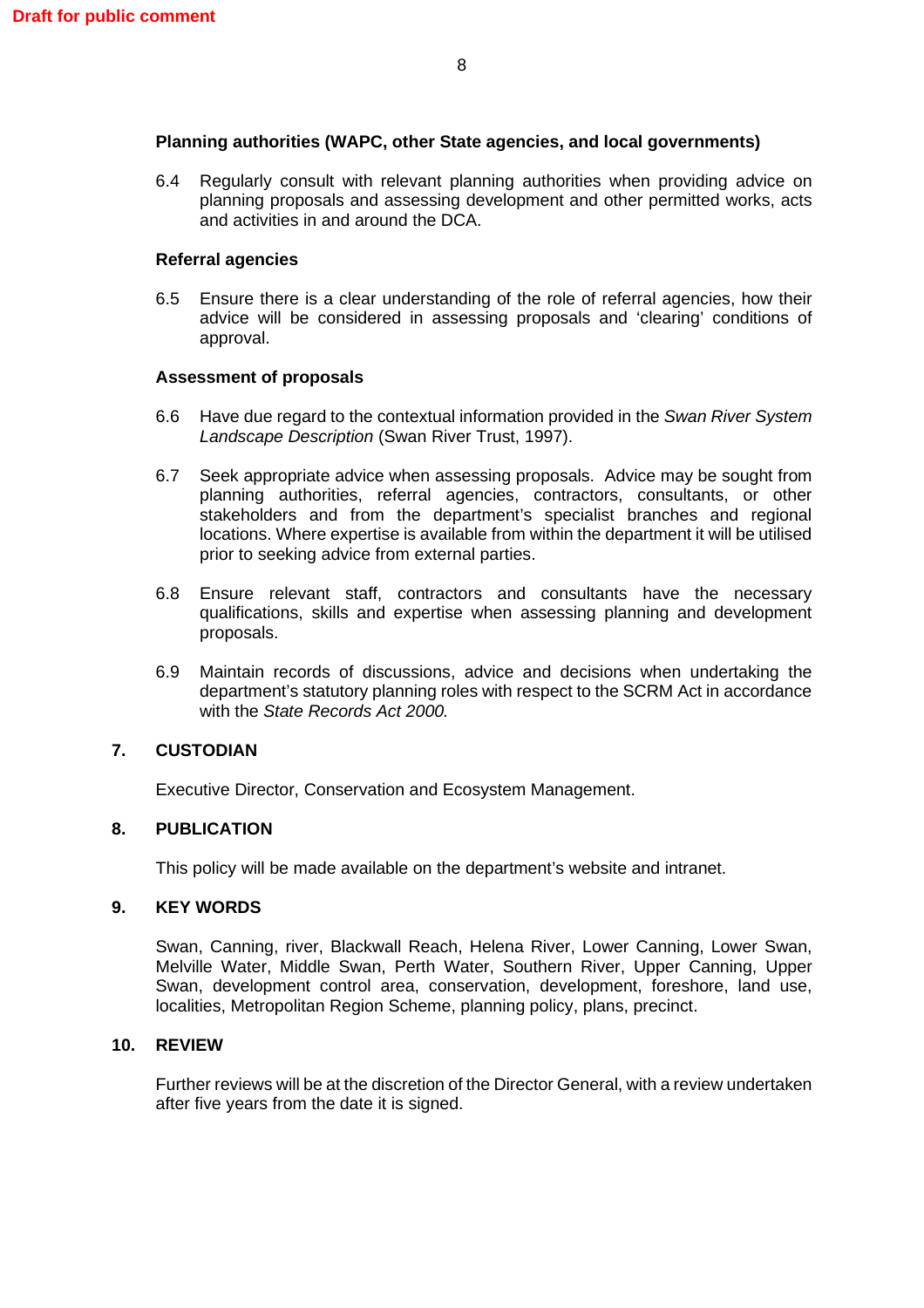## **11. SWAN RIVER TRUST ENDORSEMENT**

Endorsed by

Hamish Beck CHAIR Date:

Approved by

**12. APPROVAL**

Mark Webb DIRECTOR GENERAL CHIEF EXECUTIVE OFFICER DATE: Date: